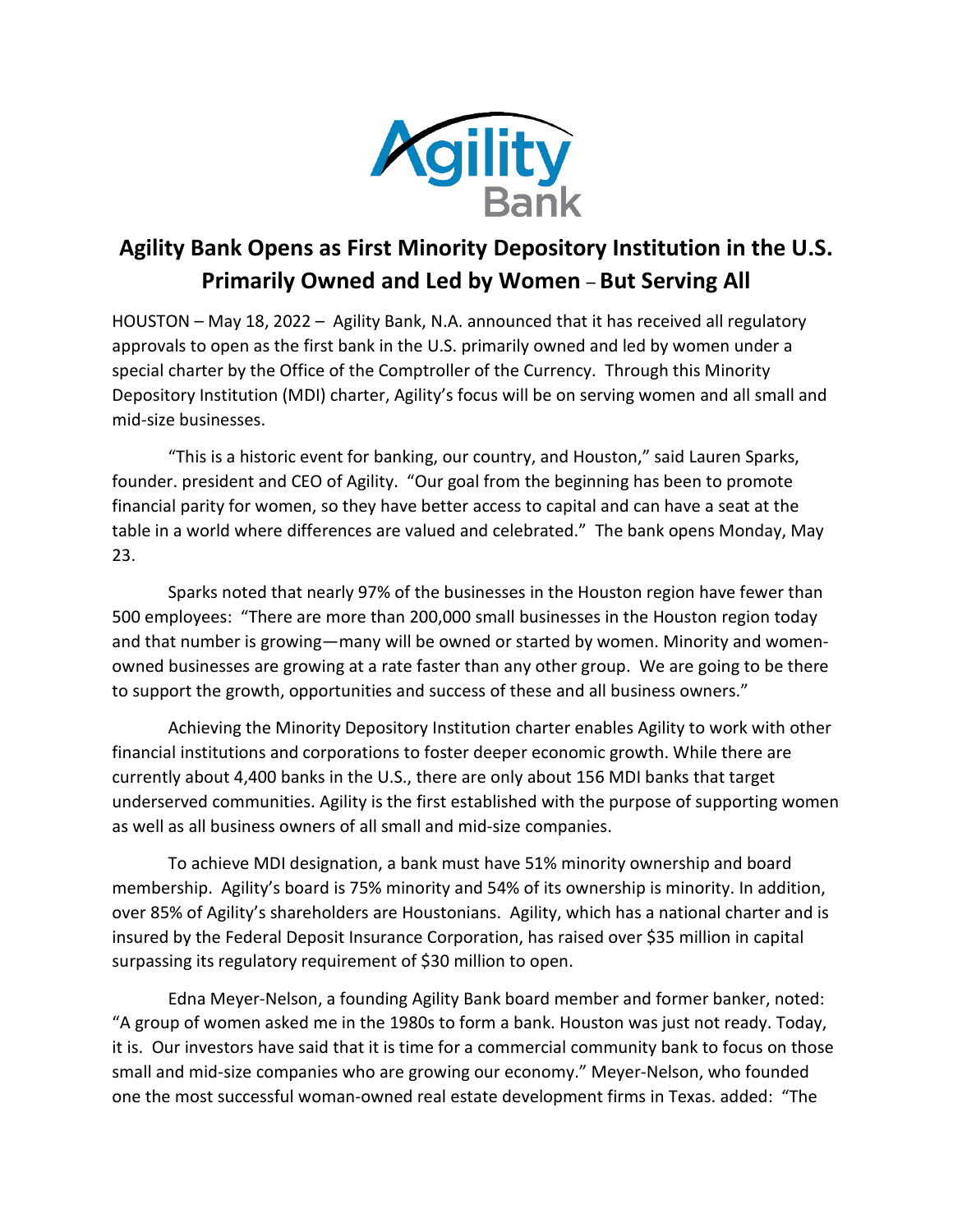interest in this bank speaks to the overwhelming desire for access to new avenues of capital and services for all companies intent on growing our economy."

In addition, Agility has built a technology "stack" that will move clients as close to a fintech experience as they desire or need. Explained Sparks: "When you start with a clean sheet of paper, you can truly put the business owner first. We have taken proven products and platforms and are using them in new and expanded ways. We clearly have built an eco-system around our clients where they will get the best of both worlds--savvy bankers powered with sophisticated technology."

For example, small businesses can apply through A2B Express and have an accelerated response, sometimes within hours. "The system automatically pulls in documentation and information necessary for a loan application saving the client significant time and resources," said Sparks, who previously formed a successful regulatory and compliance consulting business for community banks and began her career as a community banker.

She continued: "We have assembled platforms like these and others to provide efficient solutions that are just a click away to take business owners beyond simple banking. We are providing tools that I wish I had had as a small business owner. And while we are intent on ensuring that sophisticated digital capabilities work for our clients, our North Star will always be relationships. You can have both at Agility."

Cybersecurity and safety, as well as environmental green financial services, also drove the formation of Agility. For example, Agility is a .bank. Similar to .gov or .edu, this provides an added layer of oversight protection than is afforded by a .com which can be purchased by anyone. Clients also will have access to business continuity platforms to safely store documentation needed to recover quickly from natural disasters.

"Yes, we are a bank," said Sparks, "but we have built the community bank of the future, and we are positioned for the new shape of banking."

## **About Agility Bank**

Agility Bank is the first primarily women-owned and led bank created for this purpose in the U.S. awarded a special Minority Depository Institution national charter by the Office of the Comptroller of the Currency. With a focus on community business banking, the bank will serve all small and mid-size businesses. Houston-based Agility provides a flexible digital-based platform that is as close to a fintech banking experience as business owners may need or want. Coupled with the knowledge of savvy bankers, clients will have access to personal service powered by robust technology. For more information: [www.agility.bank](http://www.agility.bank/)